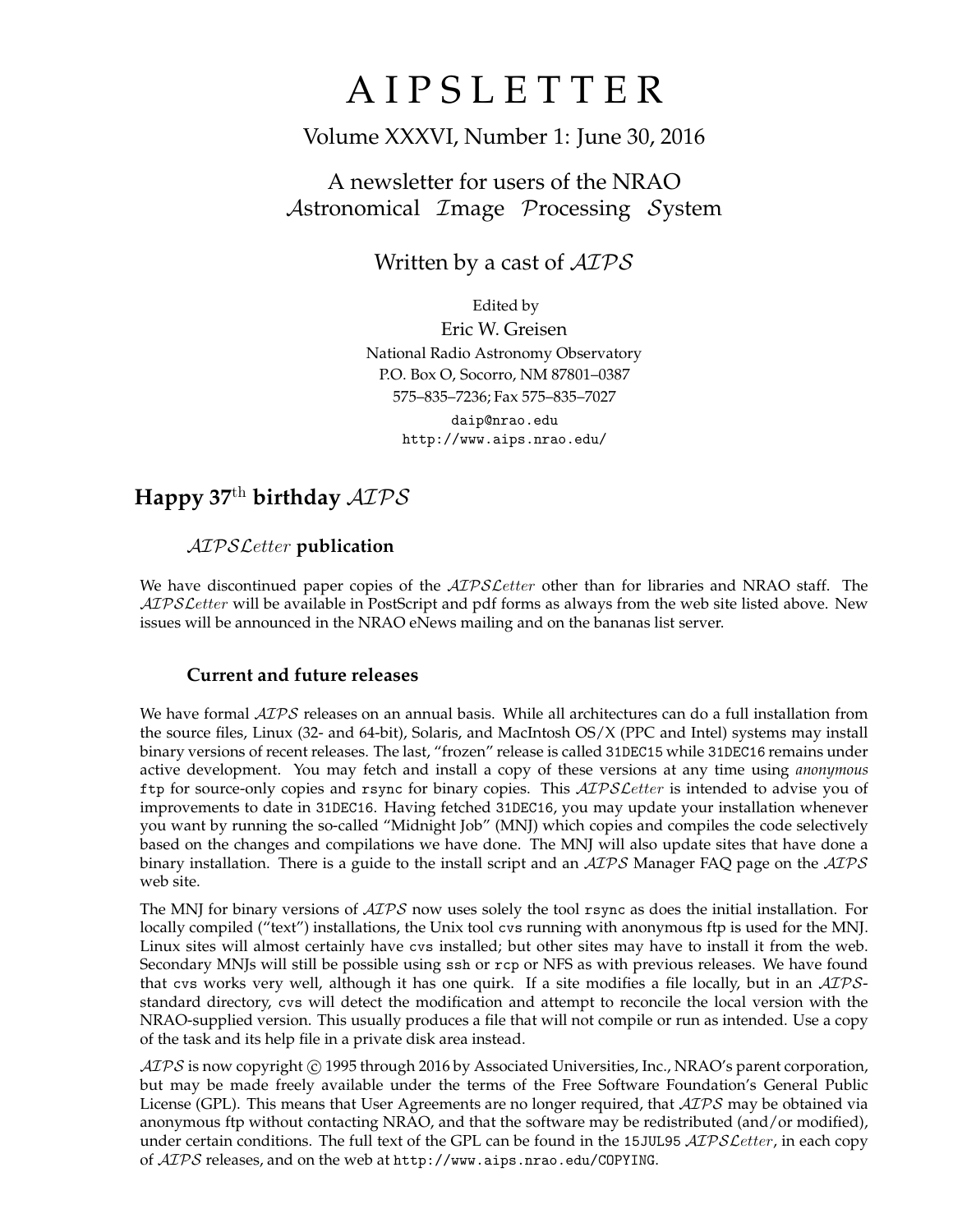### **Improvements of interest in** 31DEC16

We expect to continue publishing the  $ATPSLetter$  approximately every six months, but the publication is now primarily electronic. There have been several significant changes in 31DEC16 in the last six months. Some of these were in the nature of bug fixes which were applied to 31DEC15 before and after it was frozen. If you are running 31DEC15, be sure that it is up to date; pay attention to the patches and run a MNJ any time a patch relevant to you appears. The "Midnight Job" was changed so that binary installations are no longer required to use the cvs tool. Only rsync is used by default, although cvs may be requested. New tasks in 31DEC16 include TVSPC to review the contents of spectral cubes interactively, SLPRT to print the contents of slice files, and UVGIT to fit models to  $uv$  data. The new verb DAYNUMBR returns the day number in the year of the observation of the cataloged file.

Tasks in preparation at the moment include an interactive uv editor much like EDITA but using bandpass tables called BPEDT. VLBI correlators are now capable of producing numerous pulse cals per spectral window. Tasks to edit these tables interactively and to use them for delay and phase calibration are in the planning stage. The old computer used to prepare the binaries for Mac OS/X will soon be replaced. It will have to run OS version El Capitan (10.11) but the load modules will be prepared on a virtual machine of some, yet-to-be-determined older version, probably 10.8.

31DEC14 contains a change to the "standard" random parameters in  $uv$  data and adds columns to the SN table. Note, however, that the random parameters written to FITS files have not been changed. Older releases of AIPS cannot handle the new *internal* uv format and might be confused by the SN table as well. 31DEC09 contains a significant change in the format of the antenna files, which will cause older releases to do wrong things to data touched by 31DEC09 and later releases. You are encouraged to use a relatively recent version of AIPS, whilst those with recent VLA data to reduce should get release 31DEC15 or, preferably, the latest release.

#### **Analysis**

TVSPC is a powerful new task to help you discover the contents of your data cubes. It takes as inputs one or two data cubes plus a single plane image that is meaningful in the context of the cubes. That plane image could be a moment zero image, a continuum image, a total polarization image, or any other that has meaning to the user. The image is displayed on the TV and a menu offers the option to display spectra. When invoked, the TV cursor on the 2-D image selects a pixel in the cube and the spectrum at that pixel is displayed. This option is highly interactive, allowing you to explore quickly the spectra throughout the cube. A second cube may be explored simultaneously when appropriate, such as in Zeeman observations (cubes of I and V polarization) or rotation measure observations (cubes of Q and U polarizations). Spectra so displayed may be fit with Gaussians and saved as slice files.

This task should make it easier to use the relatively new model fitting tasks XGAUS, RMFIT, and ZEMAN. Advance knowledge of the spectral structure of the cube can inform you about how to divide up the fitting problem. As with the fitting tasks, an AIPS Memo (number 120) has been written to detail the inputs and functions of TVSPC.

- **SLPRT** is a new task to print the contents of slice files including the model fit (if any).
- **UVGIT** is a new task to fit models to visibility data. It is a version of UVFIT which employs a different mathematical fitting process and hence may converge when UVFIT does not.
- **UVMOD** now has a more clearly defined meaning for the FLUX adverb setting the noise to be added. Now, when the original data are omitted (FACTOR=0), FLUX is simply the noise level in Jy.
- **TRANS** was altered to be more forgiving when parsing adverb TRANSCOD while adding checks to make sure the transposition is specified fully and correctly.
- **STARS** was enhanced to allow star positions in the form of RASHIFTs and DECSHIFTs.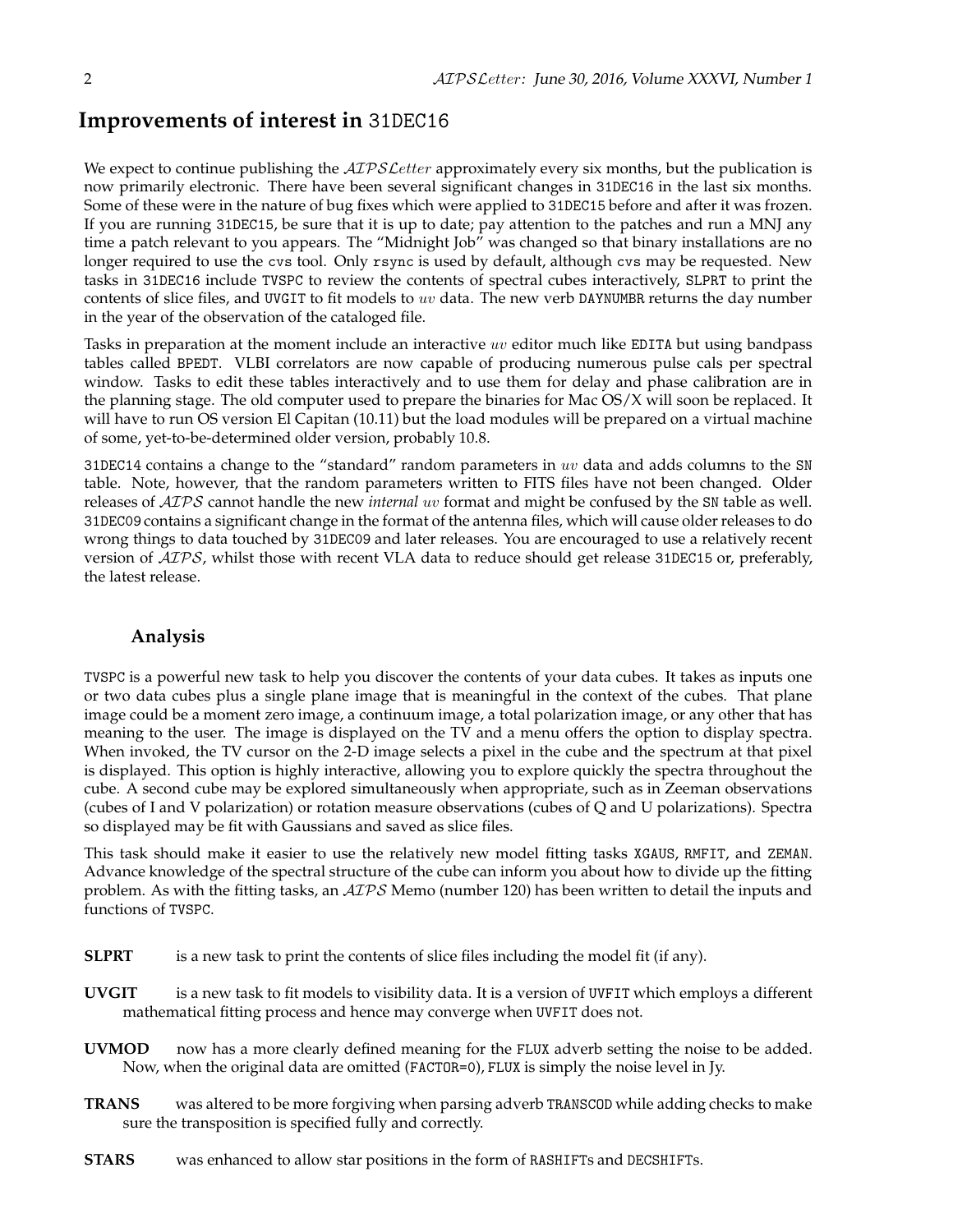**MFPRT** was changed to honor the adverb DOHMS and to give it an added value meaning the shifts for the new option in STARS. It was also changed to use the component offsets to find the component pixel, a change that should make it immune to changes in image and cell size.

#### **UV-data**

- **FRING** was changed to solve for delays in more than one group of IFs while also solving for dispersion.
- **PCAL** was corrected for an error in picking up the new antenna parameters. It was changed to treat an absence of model at some time as a warning when the weight is zero and to avoid losing the ionospheric calibration data when doing the spectral mode.
- **UVFIX** was corrected to compute uvw in wavelengths at the header frequency rather than the actual observed frequency.
- **RFLAG** now supports data pre-averaging with the YINC adverb.
- **TYAPL** now offers the option to flag SY, TY, and SN tables when applying flags to the uv data.
- **TVFLG,** SPFLG, and FTFLG can now do all four polarizations on one execution if STOKES = 'FULL'.
- **EDITA,** EDITR, and SNEDT were corrected to take BIF into account when doing 3-color plots and to use a better coloring when 2 polarizations are plotted with only one IF. They were corrected to handle source number zero from tables and to do a more reasonable expansion of times when writing flags.
- **APCAL** was corrected to check gain table record differences correctly.
- **DBCON** was corrected to stop re-instating flagged table rows.
- **RLDLY** was corrected to write a new SN table always.
- **UVFLG** was changed to offer an option for the input text file that defines a frequency range to flag. This will allow text files to be prepared for known RFI frequencies and then used with more than one uv file.
- **PBEAM** was changed to display IRING-like plots of the beam data and model including differences and to print the fits in greater detail.

#### **Imaging**

There are users who wish to do self-calibration in  $\mathcal{AIPS}$  who have source models (with or without spectral index) in the form of large images. The task IM2CC was written some time ago to break the model image into suitable facets with Clean Component files containing all pixels above some specified level. During the reporting period, this task was revised to write only those facets with actual Clean Components. A procedure called IMSCAL was written as part of the OOCAL RUN file to execute IM2CC, followed by OOCAL, and finally followed by a clean-up step. OOCAL uses OOSUB to divide the calibrator data by the model including spectral index and then to run CALIB on the divided data set, finally copying the resulting SN table to the input uv file.

Tests of IMSCAL revealed that the implementation of the model division needed some generalizations. The primary beam and spectral index routines now read the spectral index image(s) into memory to improve performance. The routines also needed to be informed about which frequencies were used in the model and in the spectral index image. In IMAGR bandwidth synthesis, all frequencies enter into the model and this is used to scale each component to the averaged component value. In IMSCAL, however, the model is usually computed for a specific frequency (or group of frequencies).

IMAGR was corrected for an error which affected auto-boxing when the  $y$  image dimension was less than the  $x$  dimension. Components would only be found on the left-hand side of the image.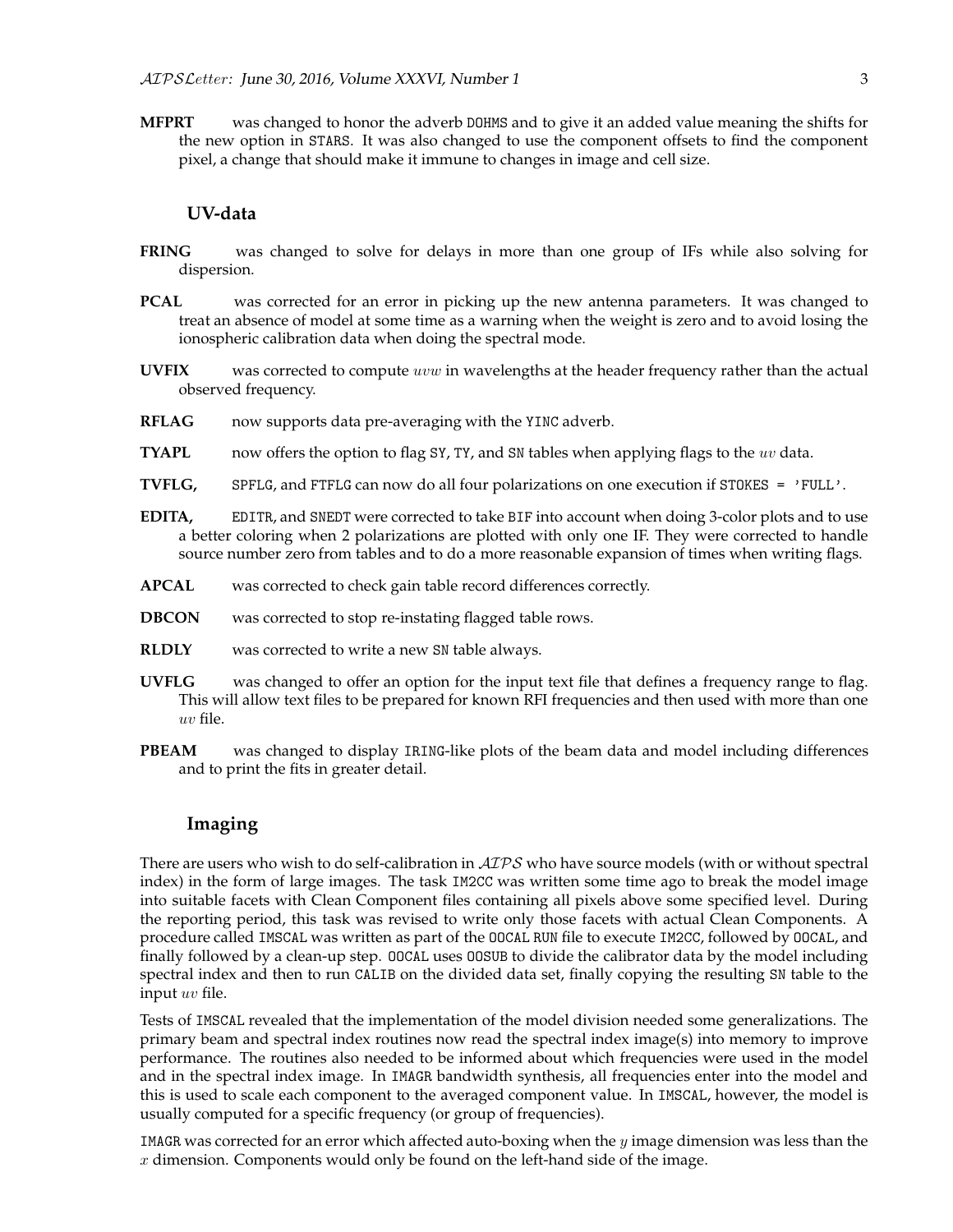Rick Perley has re-measured the primary beam patterns of the VLA antennas at all bands and documented them in EVLA Memo 195. He finds that the new beam parameters depend on band but also on frequency within the band. This has been implemented in the PBCALC subroutine used extensively throughout  $\mathcal{AIPS}$ . PATGN was given a new option to help select which primary beam is desired. Tasks which use this routine range from PBCOR and FLATN to model fitting (SAD, JMFIT, IMFIT, TVSAD, SPIXR) to moment fitting XMOM, MOMNT) to facet preparation (BOXES, FACES, SETFC) and to imaging (IMAGR, OOSUB).

### **General**

Because of repeated unfortunate experiences, almost all AIPS tasks which are capable of printing directly to a line printer have been changed. They now determine how many lines will be printed before printing any and require permission from the user to proceed if the line count exceeds 500. This means that print tasks resume AIPS promptly only when DOCRT  $\leq 0$ , OUTPRINT is not blank, and, of course, DOWAIT is false.

There really is no reason to require the "Midnight Jobs" of binary installations to use cvs. The MNJ scripts have been changed to use rsync not just for binary files, but also for text files including both source code and documentation. The cvs package is no longer required for binary installations although it is used for text installations.

The CookBook was updated to include TVSPC and to overhaul the low-frequency Appendix L. The latter still needs further improvements. The FITS reading tasks IMLOD and FITTP were changed to be able to read a file containing only a table. Source catalogs are frequently available in this form. They often contain a large number of columns.  $\mathcal{AIPS}$  will read the first 127 columns only. A new verb DAYNUMBR was written to return the day number within the year corresponding to the observation date in a cataloged  $uv$  data set or image.

# **Patch Distribution for** 31DEC15

Important bug fixes and selected improvements in 31DEC15 can be downloaded via the MNJ or from the Web beginning at: http://www.aoc.nrao.edu/aips/patch.html

Alternatively one can use *anonymous* ftp to the NRAO server ftp.aoc.nrao.edu. Documentation about patches to a release is placed on this site at pub/software/aips/*release-name* and the code is placed in suitable sub-directories below this. As bugs in 31DEC16 are found, they are simply corrected since 31DEC16 remains under development. Corrections and additions are made with a midnight job rather than with manual patches. Because of the many binary installations, we now actually patch the master version of 31DEC15, meaning that a MNJ run on 31DEC15 after the patch will fetch the corrected code and/or binaries rather than failing. Also, installations of 31DEC15 after the patch date will contain the corrected code. The 31DEC15 release has had a number of important patches:

- 1. GC table used to allow 200 values in the gain curve; restore this limit. *2016-01-07, 2016-01-15*
- 2. PBEAM scaled Stokes I data incorrectly when adding right and left data files. *2016-01-12*
- 3. DBCON re-instated flagged table rows. *2016-01-28*
- 4. DTSUM did not handle the new internal UV format correctly. *2016-02-09*
- 5. PCAL typo caused errors in antennas used with the new ANTENNA1, ANTENNA2 format. *2016-04-15*
- 6. PCAL lost Faraday Rotation calibration when doing SPECTRAL solutions. *2016-04-29*
- 7. IMAGR found automatic boxes in only part of the image when IMSIZE(2) < IMSIZE(1). *2016-05-10*
- 8. OOP editing had trouble with source number zero sometimes found in tables. *2016-05-19*
- 9. UVFIX used the actual observing frequency rather than the one in the header to scale uvw. *2016-06-20*
- 10. OOSUB and other model subtraction/division could get the scaling between frequency channels wrong. *2016-06-24*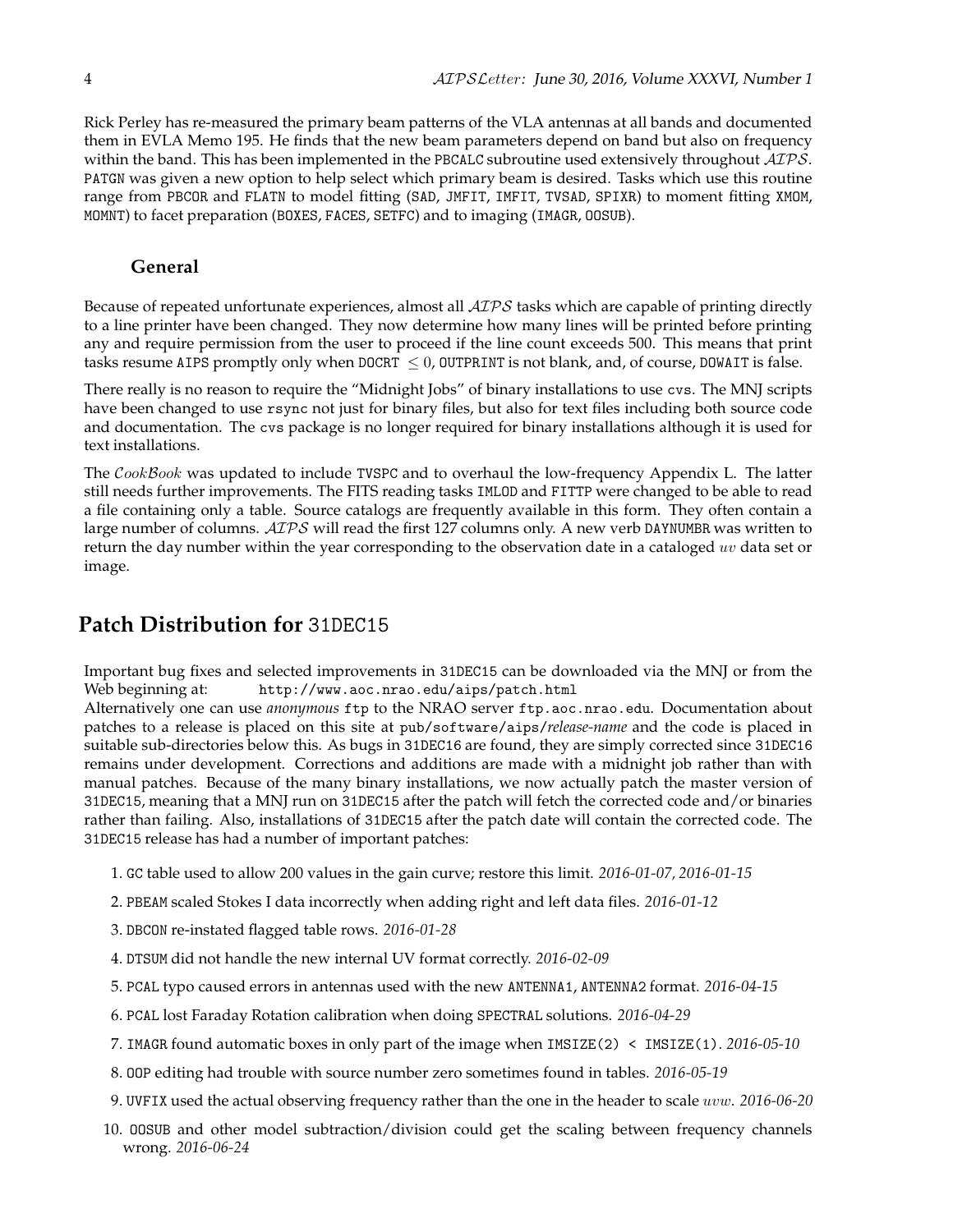### AIPS **Distribution**

We are now able to log apparent MNJ accesses and downloads of the tar balls. We count these by unique IP address. Since some systems assign the same computer different IP addresses at different times, this will be a bit of an over-estimate of actual sites/computers. However, a single IP address is often used to provide  $AIPS$  to a number of computers, so these numbers are probably an under-estimate of the number of computers running current versions of  $\langle \angle ATPS \rangle$ . In 2016, there have been a total of 546 IP addresses so far that have accessed the NRAO cvs master. Each of these has at least installed  $\mathcal{AIPS}$ . During 2016 more than 159 IP addresses have downloaded the frozen form of 31DEC15, while more than 507 IP addresses have downloaded 31DEC16. The binary version was accessed for installation or MNJs by 274 sites in 31DEC15 and 462 sites in 31DEC16. A total of 863 different IP addresses have appeared in one of our transaction log files. These numbers are significantly lower than last year.



## **Recent** AIPS **Memoranda**

All  $ATPS$  Memoranda are available from the  $ATPS$  home page.  $ATPS$  Memo 120 describing the new ATPS task TVSPC has appeared.

**120 Exploring Image Cubes in** AIPS

Eric W. Greisen, NRAO January 22, 2016

AIPS has recently acquired powerful tasks to fit models to the spectral axis of image cubes. These tasks are easier to run if the user is already familiar with the general structure of the data cube. A new task TVSPC has been written to assist in acquiring this familiarity. This task provides an exploration tool within the  $AIPS$  environment, rather than requiring users to export their cubes to one or more of the many excellent visualization tools now available.